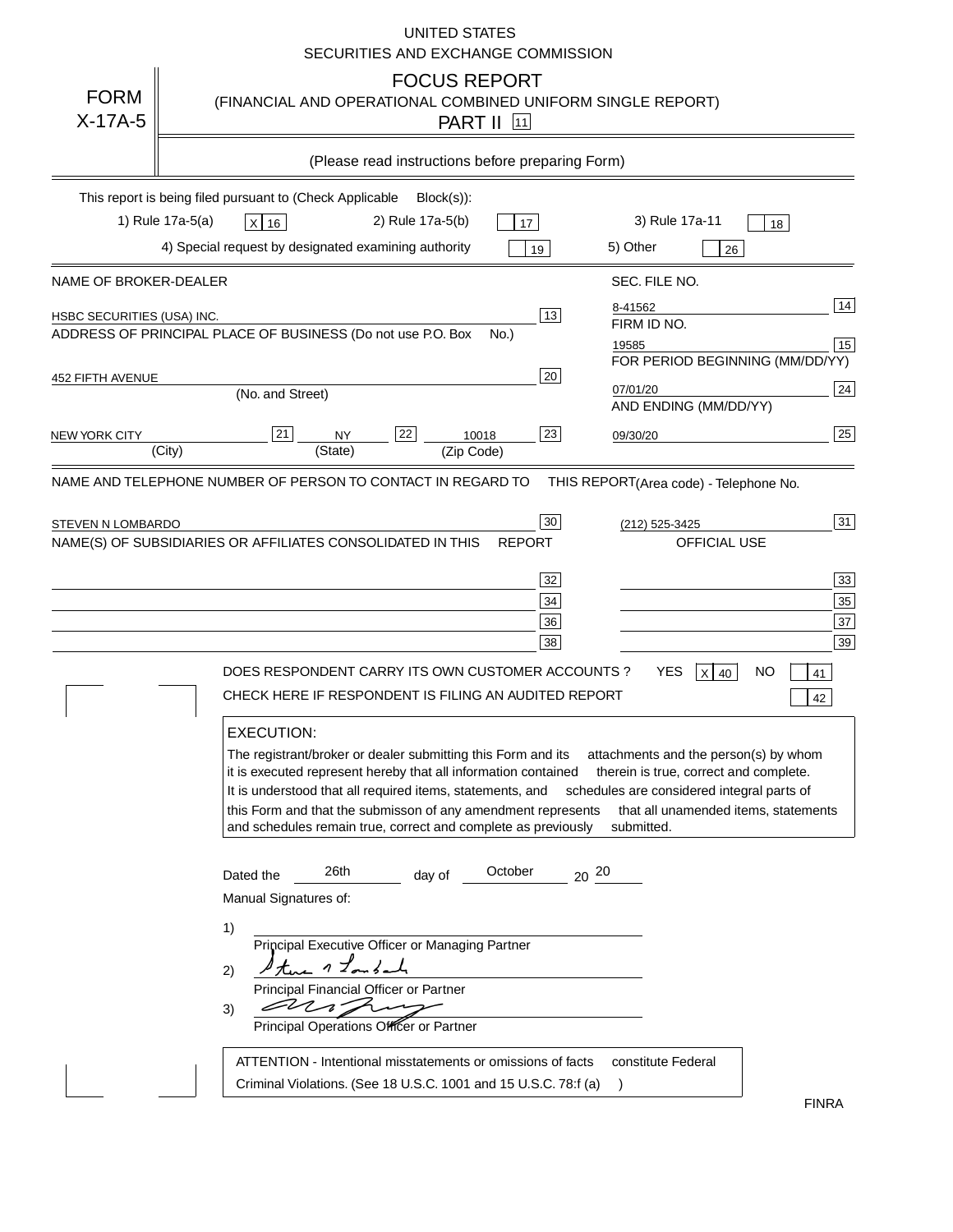### BROKER OR DEALER

HSBC SECURITIES (USA) INC.

09/30/20

as of

# STATEMENT OF SEGREGATION REQUIREMENTS AND FUNDS IN SEGREGATION FOR CUSTOMERS TRADING ON U.S. COMMODITY EXCHANGES

| SEGREGATION REQUIREMENTS (Section 4d(2) of the CEAct)                                          |      |                     |  |
|------------------------------------------------------------------------------------------------|------|---------------------|--|
| 1. Net ledger balance                                                                          |      |                     |  |
| A. Cash                                                                                        | \$   | 2,130,096,986 7010  |  |
| B. Securities (at market)                                                                      |      | 1,448,166,776 7020  |  |
| 2. Net unrealized profit (loss) in open futures contracts<br>traded on a contract market       |      | 7030<br>(5,267,373) |  |
| 3. Exchange traded options                                                                     |      |                     |  |
| A. Add market value of open option contracts purchased on a<br>contract market                 |      | 305,867,738 7032    |  |
| B. Deduct market value of open option contracts granted (sold)<br>on a contract market         |      | 91,452,311) 7033    |  |
| 4. Net equity (deficit) (add lines 1, 2, and 3)                                                |      | 3,787,411,816 7040  |  |
| 5. Accounts liquidating to a deficit and accounts with debit<br>balances                       |      |                     |  |
| - gross amount<br>65,432,338                                                                   | 7045 |                     |  |
| 65,432,338) 7047<br>Less: amount offset by customer owned securities                           |      | 0 7050              |  |
| 6. Amount required to be segregated (add lines 4 and 5)                                        | \$   | 3,787,411,816 7060  |  |
| FUNDS IN SEGREGATED ACCOUNTS                                                                   |      |                     |  |
| 7. Deposited in segregated funds bank accounts                                                 |      |                     |  |
| A. Cash                                                                                        |      | 7070<br>346,963,588 |  |
| B. Securities representing investments of customers' funds<br>(at market)                      |      | 7080<br>0           |  |
| C. Securities held for particular customers or option customers<br>in lieu of cash (at market) |      | 7090<br>134,867,723 |  |
| 8. Margins on deposit with derivatives clearing organizations<br>of contract markets           |      |                     |  |
| A. Cash                                                                                        | \$   | 995,817,976 7100    |  |
| B. Securities representing investments of customers' funds<br>(at market)                      |      | 904,929,463 7110    |  |
| C. Securities held for particular customers or option customers<br>in lieu of cash (at market) |      | 1,138,657,728 7120  |  |
| 9. Net settlement from (to) derivatives clearing organizations<br>of contract markets          |      | 579,548 7130        |  |
| 10. Exchange traded options                                                                    |      |                     |  |
| A. Value of open long option contracts                                                         |      | 305,867,738 7132    |  |
| B. Value of open short option contracts                                                        |      | 91,452,311 7133     |  |
| 11. Net equities with other FCMs                                                               |      |                     |  |
| A. Net liquidating equity                                                                      |      | 1,048,587 7140      |  |
| B. Securities representing investments of customers' funds<br>(at market)                      |      | 7160                |  |
| C. Securities held for particular customers or option customers<br>in lieu of cash (at market) |      | 28,320,313 7170     |  |
| 12. Segregated funds on hand (describe:                                                        |      | 146,321,013 7150    |  |
| 13. Total amount in segregation (add lines 7 through 12)                                       |      | 3,911,921,366 7180  |  |
| 14. Excess (deficiency) funds in segregation (subtract line 6<br>from line 13)                 | \$   | 124,509,550 7190    |  |
| 15. Management Target Amount for Excess funds in segregation                                   | \$   | 113,000,000 7194    |  |
| 16. Excess (deficiency) funds in segregation over (under) Management Target Amount Excess      | \$   | 11,509,550 7198     |  |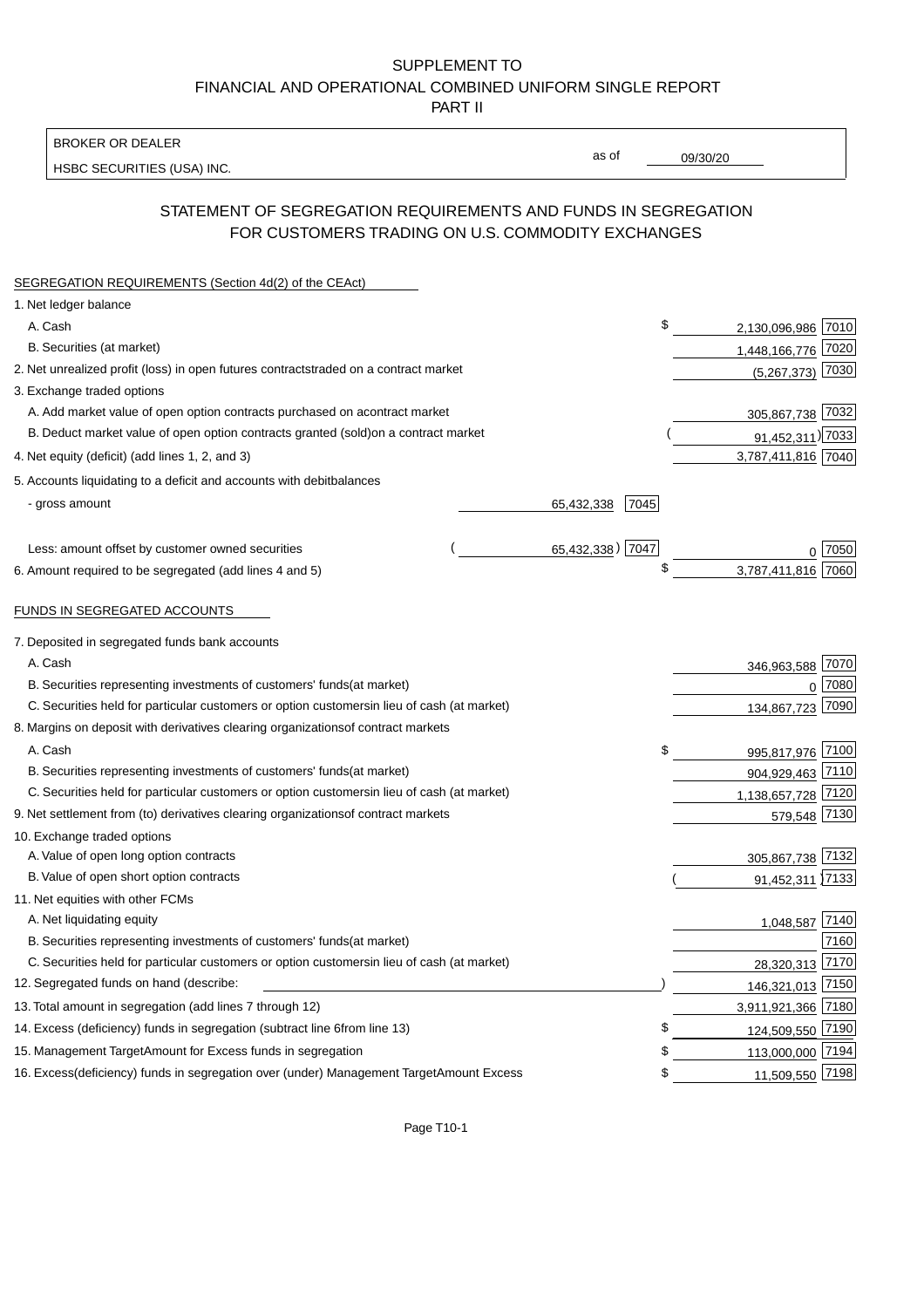PART II

|                                                                                      | 1 AB 11                                                                                                  |       |          |
|--------------------------------------------------------------------------------------|----------------------------------------------------------------------------------------------------------|-------|----------|
| <b>BROKER OR DEALER</b>                                                              |                                                                                                          | as of |          |
| HSBC SECURITIES (USA) INC.                                                           |                                                                                                          |       | 09/30/20 |
|                                                                                      | STATEMENT OF SEGREGATION REQUIREMENTS AND FUNDS IN SEGREGATION<br>FOR CUSTOMERS' DEALER OPTIONS ACCOUNTS |       |          |
| 1. Amount required to be segregated in accordance<br>with Commission regulation 32.6 |                                                                                                          | \$    | 7200     |
| 2. Funds in segregated accounts                                                      |                                                                                                          |       |          |
| A. Cash                                                                              | \$                                                                                                       | 7210  |          |
| B. Securities (at market)<br>C. Total                                                |                                                                                                          | 7220  | 7230     |
| 3. Excess (deficiency) funds in segregation                                          |                                                                                                          |       |          |
| (subtract line 2.C from line 1)                                                      |                                                                                                          |       | 7240     |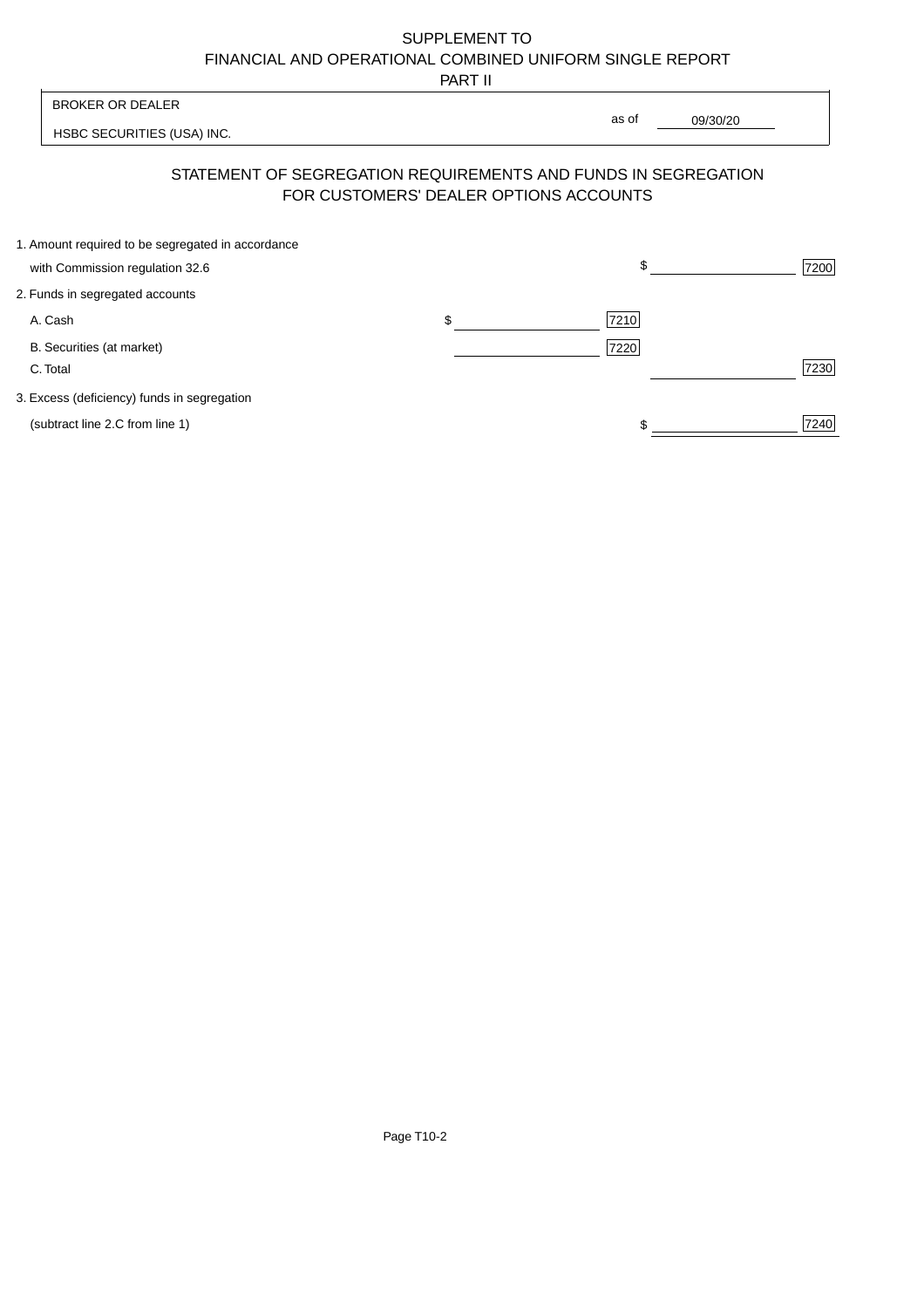PART II

| <b>BROKER OR DEALER</b>    |       |          |
|----------------------------|-------|----------|
|                            | as of | 09/30/20 |
| HSBC SECURITIES (USA) INC. |       |          |

### STATEMENT OF SECURED AMOUNTS AND FUNDS HELD IN SEPARATE ACCOUNTS PURSUANT TO COMMISSION REGULATION 30.7

#### FOREIGN FUTURES AND FOREIGN OPTIONS SECURED AMOUNTS

| Amount required to be set aside pursuant to law, rule or<br>regulation of a foreign government<br>or a rule of a self-regulatory organization authorized<br>thereunder                       |                                   | \$                         | <sup>0</sup>              | 7305         |
|----------------------------------------------------------------------------------------------------------------------------------------------------------------------------------------------|-----------------------------------|----------------------------|---------------------------|--------------|
| 1. Net ledger balance - Foreign Futures and Foreign Option Trading - All Customers<br>A. Cash<br><b>B.</b> Securities<br>(at market)                                                         |                                   | \$                         | 107,219,085<br>17,464,583 | 7315<br>7317 |
| unrealized profit (loss) in open futures contracts traded on a foreign<br>2. Net                                                                                                             | board of trade                    |                            | (8,987,083)               | 7325         |
| 3. Exchange traded options<br>A. Market value of open option contracts purchased on a foreign board of trade<br>B. Market value of open contracts granted (sold) on a foreign board of trade |                                   |                            | 0<br>$\Omega$             | 7335<br>7337 |
| (add lines 1.2. and 3.)<br>4. Net equity (deficit)                                                                                                                                           |                                   | \$                         | 115,696,585               | 7345         |
| 5. Accounts liquidating to a deficit and accounts with<br>debit balances - gross<br>amount<br>Less: amount offset by customer owned securities                                               |                                   | 7351<br>6,983<br>$0)$ 7352 | 6,983                     | 7354         |
| 6. Amount required to be set aside as the secured amount - Net Liquidating                                                                                                                   | Equity Method (add lines 4 and 5) | \$                         | 115,703,568               | 7355         |
| 7. Greater of amount required to be set aside pursuant to foreign jurisdiction (above) or                                                                                                    | line 6.                           |                            | 115,703,568               | 7360         |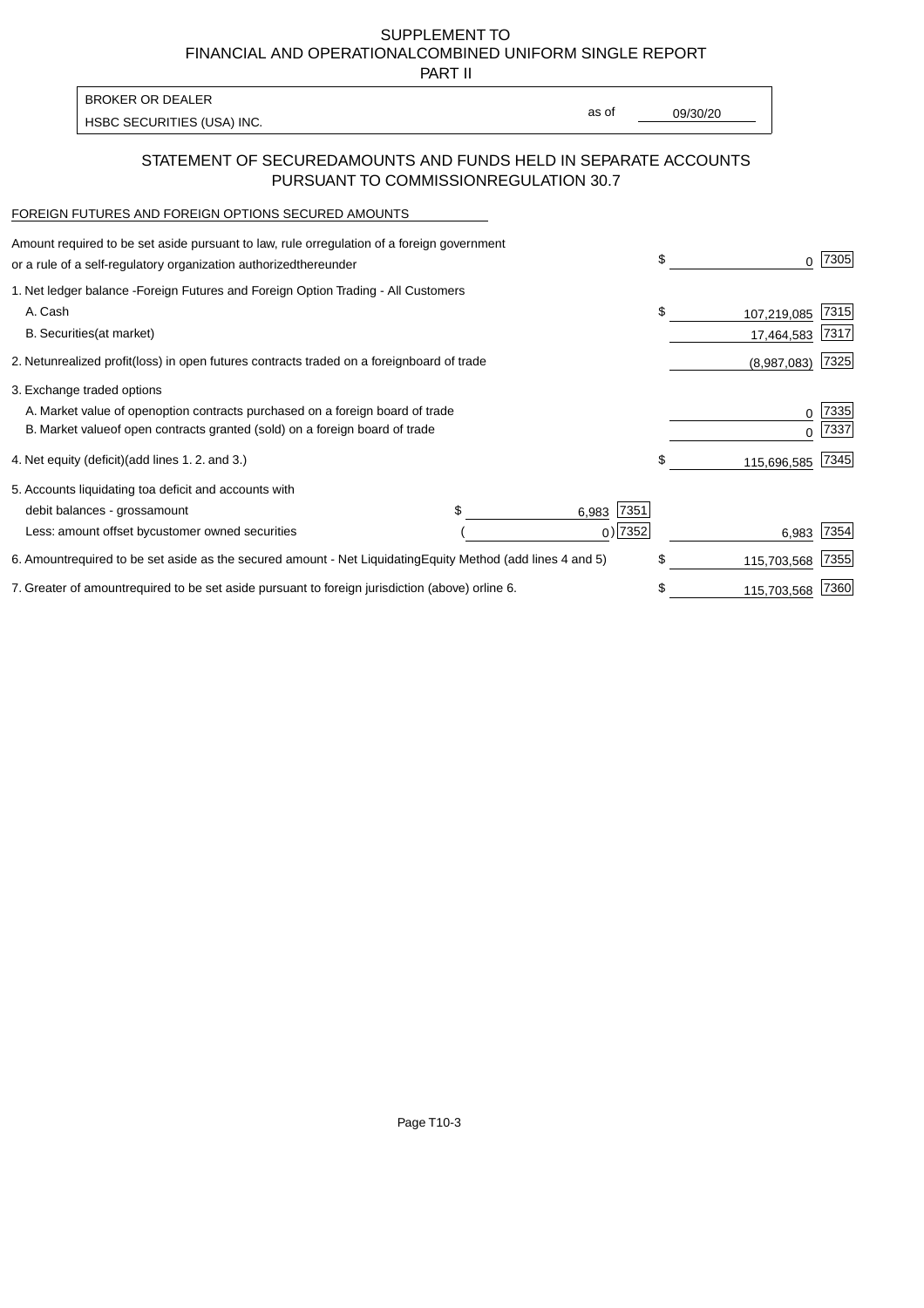PART II

| as of<br>09/30/20<br>HSBC SECURITIES (USA) INC.<br>STATEMENT OF SECURED AMOUNTS AND FUNDS HELD IN SEPARATE<br><b>ACCOUNTS</b><br>PURSUANT TO COMMISSION REGULATION 30.7<br>FUNDS DEPOSITED IN SEPARATE REGULATION 30.7 ACCOUNTS<br>1. Cash in banks<br>\$<br>A. Banks located in the United States<br>7500<br>21,794,825<br>B. Other banks qualified under Regulation 30.7<br>21,794,825 7530<br>7510<br>$0$  7520  \$<br>Name(s):<br><b>HARRIS TRUST</b><br>2. Securities<br>\$<br>A. In safekeeping with banks located in the United States<br>17,464,583 7540<br>B. In safekeeping with other banks qualified under Regulation<br>30.7<br>7550<br>0 7560<br>17,464,583 7570<br>Name(s):<br><b>HARRIS TRUST</b><br>3. Equities with registered futures commission merchants<br>A. Cash<br>\$<br>$0$ 7580<br><b>B.</b> Securities<br>$0$ 7590<br>C. Unrealized gain (loss) on open futures contracts<br>7600<br>0<br>D. Value of long option contracts<br>$0$ 7610<br>$0)$ 7615<br>0 7620<br>E. Value of short option contracts<br>4. Amounts held by clearing organizations of foreign boards of<br>trade<br>Name(s):<br>7630<br>\$<br>A. Cash<br>7640<br>7650<br><b>B.</b> Securities<br>7660<br>C. Amount due to (from) clearing organizations - daily<br>variation<br>D. Value of long option contracts<br>7670<br>)7675<br>7680<br>E. Value of short option contracts<br>5. Amounts held by members of foreign boards of trade<br>Name(s):<br>7690<br>\$<br>115,923,896 7700<br>A. Cash<br><b>B.</b> Securities<br>$0$  7710<br>C. Unrealized gain (loss) on open futures contracts<br>$(8,987,083)$ 7720<br>D. Value of long option contracts<br>$0$ 7730<br>$_0$ ) 7735<br>106,936,813 7740<br>E. Value of short option contracts<br>6. Amounts with other depositories designated by a foreign<br>board of trade<br>7750<br>07760<br>Name(s):<br>7. Segregated funds on hand (describe:<br>0 7765<br>\$<br>146, 196, 221 7770<br>8. Total funds in separate section 30.7 accounts<br>9. Excess (deficiency) set Aside Funds for Secured Amount (subtract Line 7 Secured<br>Statement page T10-3 from Line 8)<br>30,492,653 7380<br>\$<br>\$<br>10. Management Target Amount for Excess funds in separate section 30.7 accounts<br>15,000,000 7780<br>11. Excess (deficiency) funds in separate 30.7 accounts over (under) Management Target<br>15,492,653 7785<br>\$ | <b>BROKER OR DEALER</b> |  |  |  |
|-------------------------------------------------------------------------------------------------------------------------------------------------------------------------------------------------------------------------------------------------------------------------------------------------------------------------------------------------------------------------------------------------------------------------------------------------------------------------------------------------------------------------------------------------------------------------------------------------------------------------------------------------------------------------------------------------------------------------------------------------------------------------------------------------------------------------------------------------------------------------------------------------------------------------------------------------------------------------------------------------------------------------------------------------------------------------------------------------------------------------------------------------------------------------------------------------------------------------------------------------------------------------------------------------------------------------------------------------------------------------------------------------------------------------------------------------------------------------------------------------------------------------------------------------------------------------------------------------------------------------------------------------------------------------------------------------------------------------------------------------------------------------------------------------------------------------------------------------------------------------------------------------------------------------------------------------------------------------------------------------------------------------------------------------------------------------------------------------------------------------------------------------------------------------------------------------------------------------------------------------------------------------------------------------------------------------------------------------------------------------------|-------------------------|--|--|--|
|                                                                                                                                                                                                                                                                                                                                                                                                                                                                                                                                                                                                                                                                                                                                                                                                                                                                                                                                                                                                                                                                                                                                                                                                                                                                                                                                                                                                                                                                                                                                                                                                                                                                                                                                                                                                                                                                                                                                                                                                                                                                                                                                                                                                                                                                                                                                                                               |                         |  |  |  |
|                                                                                                                                                                                                                                                                                                                                                                                                                                                                                                                                                                                                                                                                                                                                                                                                                                                                                                                                                                                                                                                                                                                                                                                                                                                                                                                                                                                                                                                                                                                                                                                                                                                                                                                                                                                                                                                                                                                                                                                                                                                                                                                                                                                                                                                                                                                                                                               |                         |  |  |  |
|                                                                                                                                                                                                                                                                                                                                                                                                                                                                                                                                                                                                                                                                                                                                                                                                                                                                                                                                                                                                                                                                                                                                                                                                                                                                                                                                                                                                                                                                                                                                                                                                                                                                                                                                                                                                                                                                                                                                                                                                                                                                                                                                                                                                                                                                                                                                                                               |                         |  |  |  |
|                                                                                                                                                                                                                                                                                                                                                                                                                                                                                                                                                                                                                                                                                                                                                                                                                                                                                                                                                                                                                                                                                                                                                                                                                                                                                                                                                                                                                                                                                                                                                                                                                                                                                                                                                                                                                                                                                                                                                                                                                                                                                                                                                                                                                                                                                                                                                                               |                         |  |  |  |
|                                                                                                                                                                                                                                                                                                                                                                                                                                                                                                                                                                                                                                                                                                                                                                                                                                                                                                                                                                                                                                                                                                                                                                                                                                                                                                                                                                                                                                                                                                                                                                                                                                                                                                                                                                                                                                                                                                                                                                                                                                                                                                                                                                                                                                                                                                                                                                               |                         |  |  |  |
|                                                                                                                                                                                                                                                                                                                                                                                                                                                                                                                                                                                                                                                                                                                                                                                                                                                                                                                                                                                                                                                                                                                                                                                                                                                                                                                                                                                                                                                                                                                                                                                                                                                                                                                                                                                                                                                                                                                                                                                                                                                                                                                                                                                                                                                                                                                                                                               |                         |  |  |  |
|                                                                                                                                                                                                                                                                                                                                                                                                                                                                                                                                                                                                                                                                                                                                                                                                                                                                                                                                                                                                                                                                                                                                                                                                                                                                                                                                                                                                                                                                                                                                                                                                                                                                                                                                                                                                                                                                                                                                                                                                                                                                                                                                                                                                                                                                                                                                                                               |                         |  |  |  |
|                                                                                                                                                                                                                                                                                                                                                                                                                                                                                                                                                                                                                                                                                                                                                                                                                                                                                                                                                                                                                                                                                                                                                                                                                                                                                                                                                                                                                                                                                                                                                                                                                                                                                                                                                                                                                                                                                                                                                                                                                                                                                                                                                                                                                                                                                                                                                                               |                         |  |  |  |
|                                                                                                                                                                                                                                                                                                                                                                                                                                                                                                                                                                                                                                                                                                                                                                                                                                                                                                                                                                                                                                                                                                                                                                                                                                                                                                                                                                                                                                                                                                                                                                                                                                                                                                                                                                                                                                                                                                                                                                                                                                                                                                                                                                                                                                                                                                                                                                               |                         |  |  |  |
|                                                                                                                                                                                                                                                                                                                                                                                                                                                                                                                                                                                                                                                                                                                                                                                                                                                                                                                                                                                                                                                                                                                                                                                                                                                                                                                                                                                                                                                                                                                                                                                                                                                                                                                                                                                                                                                                                                                                                                                                                                                                                                                                                                                                                                                                                                                                                                               |                         |  |  |  |
|                                                                                                                                                                                                                                                                                                                                                                                                                                                                                                                                                                                                                                                                                                                                                                                                                                                                                                                                                                                                                                                                                                                                                                                                                                                                                                                                                                                                                                                                                                                                                                                                                                                                                                                                                                                                                                                                                                                                                                                                                                                                                                                                                                                                                                                                                                                                                                               |                         |  |  |  |
|                                                                                                                                                                                                                                                                                                                                                                                                                                                                                                                                                                                                                                                                                                                                                                                                                                                                                                                                                                                                                                                                                                                                                                                                                                                                                                                                                                                                                                                                                                                                                                                                                                                                                                                                                                                                                                                                                                                                                                                                                                                                                                                                                                                                                                                                                                                                                                               |                         |  |  |  |
|                                                                                                                                                                                                                                                                                                                                                                                                                                                                                                                                                                                                                                                                                                                                                                                                                                                                                                                                                                                                                                                                                                                                                                                                                                                                                                                                                                                                                                                                                                                                                                                                                                                                                                                                                                                                                                                                                                                                                                                                                                                                                                                                                                                                                                                                                                                                                                               |                         |  |  |  |
|                                                                                                                                                                                                                                                                                                                                                                                                                                                                                                                                                                                                                                                                                                                                                                                                                                                                                                                                                                                                                                                                                                                                                                                                                                                                                                                                                                                                                                                                                                                                                                                                                                                                                                                                                                                                                                                                                                                                                                                                                                                                                                                                                                                                                                                                                                                                                                               |                         |  |  |  |
|                                                                                                                                                                                                                                                                                                                                                                                                                                                                                                                                                                                                                                                                                                                                                                                                                                                                                                                                                                                                                                                                                                                                                                                                                                                                                                                                                                                                                                                                                                                                                                                                                                                                                                                                                                                                                                                                                                                                                                                                                                                                                                                                                                                                                                                                                                                                                                               |                         |  |  |  |
|                                                                                                                                                                                                                                                                                                                                                                                                                                                                                                                                                                                                                                                                                                                                                                                                                                                                                                                                                                                                                                                                                                                                                                                                                                                                                                                                                                                                                                                                                                                                                                                                                                                                                                                                                                                                                                                                                                                                                                                                                                                                                                                                                                                                                                                                                                                                                                               |                         |  |  |  |
|                                                                                                                                                                                                                                                                                                                                                                                                                                                                                                                                                                                                                                                                                                                                                                                                                                                                                                                                                                                                                                                                                                                                                                                                                                                                                                                                                                                                                                                                                                                                                                                                                                                                                                                                                                                                                                                                                                                                                                                                                                                                                                                                                                                                                                                                                                                                                                               |                         |  |  |  |
|                                                                                                                                                                                                                                                                                                                                                                                                                                                                                                                                                                                                                                                                                                                                                                                                                                                                                                                                                                                                                                                                                                                                                                                                                                                                                                                                                                                                                                                                                                                                                                                                                                                                                                                                                                                                                                                                                                                                                                                                                                                                                                                                                                                                                                                                                                                                                                               |                         |  |  |  |
|                                                                                                                                                                                                                                                                                                                                                                                                                                                                                                                                                                                                                                                                                                                                                                                                                                                                                                                                                                                                                                                                                                                                                                                                                                                                                                                                                                                                                                                                                                                                                                                                                                                                                                                                                                                                                                                                                                                                                                                                                                                                                                                                                                                                                                                                                                                                                                               |                         |  |  |  |
|                                                                                                                                                                                                                                                                                                                                                                                                                                                                                                                                                                                                                                                                                                                                                                                                                                                                                                                                                                                                                                                                                                                                                                                                                                                                                                                                                                                                                                                                                                                                                                                                                                                                                                                                                                                                                                                                                                                                                                                                                                                                                                                                                                                                                                                                                                                                                                               |                         |  |  |  |
|                                                                                                                                                                                                                                                                                                                                                                                                                                                                                                                                                                                                                                                                                                                                                                                                                                                                                                                                                                                                                                                                                                                                                                                                                                                                                                                                                                                                                                                                                                                                                                                                                                                                                                                                                                                                                                                                                                                                                                                                                                                                                                                                                                                                                                                                                                                                                                               |                         |  |  |  |
|                                                                                                                                                                                                                                                                                                                                                                                                                                                                                                                                                                                                                                                                                                                                                                                                                                                                                                                                                                                                                                                                                                                                                                                                                                                                                                                                                                                                                                                                                                                                                                                                                                                                                                                                                                                                                                                                                                                                                                                                                                                                                                                                                                                                                                                                                                                                                                               |                         |  |  |  |
|                                                                                                                                                                                                                                                                                                                                                                                                                                                                                                                                                                                                                                                                                                                                                                                                                                                                                                                                                                                                                                                                                                                                                                                                                                                                                                                                                                                                                                                                                                                                                                                                                                                                                                                                                                                                                                                                                                                                                                                                                                                                                                                                                                                                                                                                                                                                                                               |                         |  |  |  |
|                                                                                                                                                                                                                                                                                                                                                                                                                                                                                                                                                                                                                                                                                                                                                                                                                                                                                                                                                                                                                                                                                                                                                                                                                                                                                                                                                                                                                                                                                                                                                                                                                                                                                                                                                                                                                                                                                                                                                                                                                                                                                                                                                                                                                                                                                                                                                                               |                         |  |  |  |
|                                                                                                                                                                                                                                                                                                                                                                                                                                                                                                                                                                                                                                                                                                                                                                                                                                                                                                                                                                                                                                                                                                                                                                                                                                                                                                                                                                                                                                                                                                                                                                                                                                                                                                                                                                                                                                                                                                                                                                                                                                                                                                                                                                                                                                                                                                                                                                               |                         |  |  |  |
|                                                                                                                                                                                                                                                                                                                                                                                                                                                                                                                                                                                                                                                                                                                                                                                                                                                                                                                                                                                                                                                                                                                                                                                                                                                                                                                                                                                                                                                                                                                                                                                                                                                                                                                                                                                                                                                                                                                                                                                                                                                                                                                                                                                                                                                                                                                                                                               |                         |  |  |  |
|                                                                                                                                                                                                                                                                                                                                                                                                                                                                                                                                                                                                                                                                                                                                                                                                                                                                                                                                                                                                                                                                                                                                                                                                                                                                                                                                                                                                                                                                                                                                                                                                                                                                                                                                                                                                                                                                                                                                                                                                                                                                                                                                                                                                                                                                                                                                                                               |                         |  |  |  |
|                                                                                                                                                                                                                                                                                                                                                                                                                                                                                                                                                                                                                                                                                                                                                                                                                                                                                                                                                                                                                                                                                                                                                                                                                                                                                                                                                                                                                                                                                                                                                                                                                                                                                                                                                                                                                                                                                                                                                                                                                                                                                                                                                                                                                                                                                                                                                                               |                         |  |  |  |
|                                                                                                                                                                                                                                                                                                                                                                                                                                                                                                                                                                                                                                                                                                                                                                                                                                                                                                                                                                                                                                                                                                                                                                                                                                                                                                                                                                                                                                                                                                                                                                                                                                                                                                                                                                                                                                                                                                                                                                                                                                                                                                                                                                                                                                                                                                                                                                               |                         |  |  |  |
|                                                                                                                                                                                                                                                                                                                                                                                                                                                                                                                                                                                                                                                                                                                                                                                                                                                                                                                                                                                                                                                                                                                                                                                                                                                                                                                                                                                                                                                                                                                                                                                                                                                                                                                                                                                                                                                                                                                                                                                                                                                                                                                                                                                                                                                                                                                                                                               |                         |  |  |  |
|                                                                                                                                                                                                                                                                                                                                                                                                                                                                                                                                                                                                                                                                                                                                                                                                                                                                                                                                                                                                                                                                                                                                                                                                                                                                                                                                                                                                                                                                                                                                                                                                                                                                                                                                                                                                                                                                                                                                                                                                                                                                                                                                                                                                                                                                                                                                                                               |                         |  |  |  |
|                                                                                                                                                                                                                                                                                                                                                                                                                                                                                                                                                                                                                                                                                                                                                                                                                                                                                                                                                                                                                                                                                                                                                                                                                                                                                                                                                                                                                                                                                                                                                                                                                                                                                                                                                                                                                                                                                                                                                                                                                                                                                                                                                                                                                                                                                                                                                                               |                         |  |  |  |
|                                                                                                                                                                                                                                                                                                                                                                                                                                                                                                                                                                                                                                                                                                                                                                                                                                                                                                                                                                                                                                                                                                                                                                                                                                                                                                                                                                                                                                                                                                                                                                                                                                                                                                                                                                                                                                                                                                                                                                                                                                                                                                                                                                                                                                                                                                                                                                               |                         |  |  |  |
|                                                                                                                                                                                                                                                                                                                                                                                                                                                                                                                                                                                                                                                                                                                                                                                                                                                                                                                                                                                                                                                                                                                                                                                                                                                                                                                                                                                                                                                                                                                                                                                                                                                                                                                                                                                                                                                                                                                                                                                                                                                                                                                                                                                                                                                                                                                                                                               |                         |  |  |  |
|                                                                                                                                                                                                                                                                                                                                                                                                                                                                                                                                                                                                                                                                                                                                                                                                                                                                                                                                                                                                                                                                                                                                                                                                                                                                                                                                                                                                                                                                                                                                                                                                                                                                                                                                                                                                                                                                                                                                                                                                                                                                                                                                                                                                                                                                                                                                                                               |                         |  |  |  |
|                                                                                                                                                                                                                                                                                                                                                                                                                                                                                                                                                                                                                                                                                                                                                                                                                                                                                                                                                                                                                                                                                                                                                                                                                                                                                                                                                                                                                                                                                                                                                                                                                                                                                                                                                                                                                                                                                                                                                                                                                                                                                                                                                                                                                                                                                                                                                                               |                         |  |  |  |
|                                                                                                                                                                                                                                                                                                                                                                                                                                                                                                                                                                                                                                                                                                                                                                                                                                                                                                                                                                                                                                                                                                                                                                                                                                                                                                                                                                                                                                                                                                                                                                                                                                                                                                                                                                                                                                                                                                                                                                                                                                                                                                                                                                                                                                                                                                                                                                               |                         |  |  |  |
|                                                                                                                                                                                                                                                                                                                                                                                                                                                                                                                                                                                                                                                                                                                                                                                                                                                                                                                                                                                                                                                                                                                                                                                                                                                                                                                                                                                                                                                                                                                                                                                                                                                                                                                                                                                                                                                                                                                                                                                                                                                                                                                                                                                                                                                                                                                                                                               |                         |  |  |  |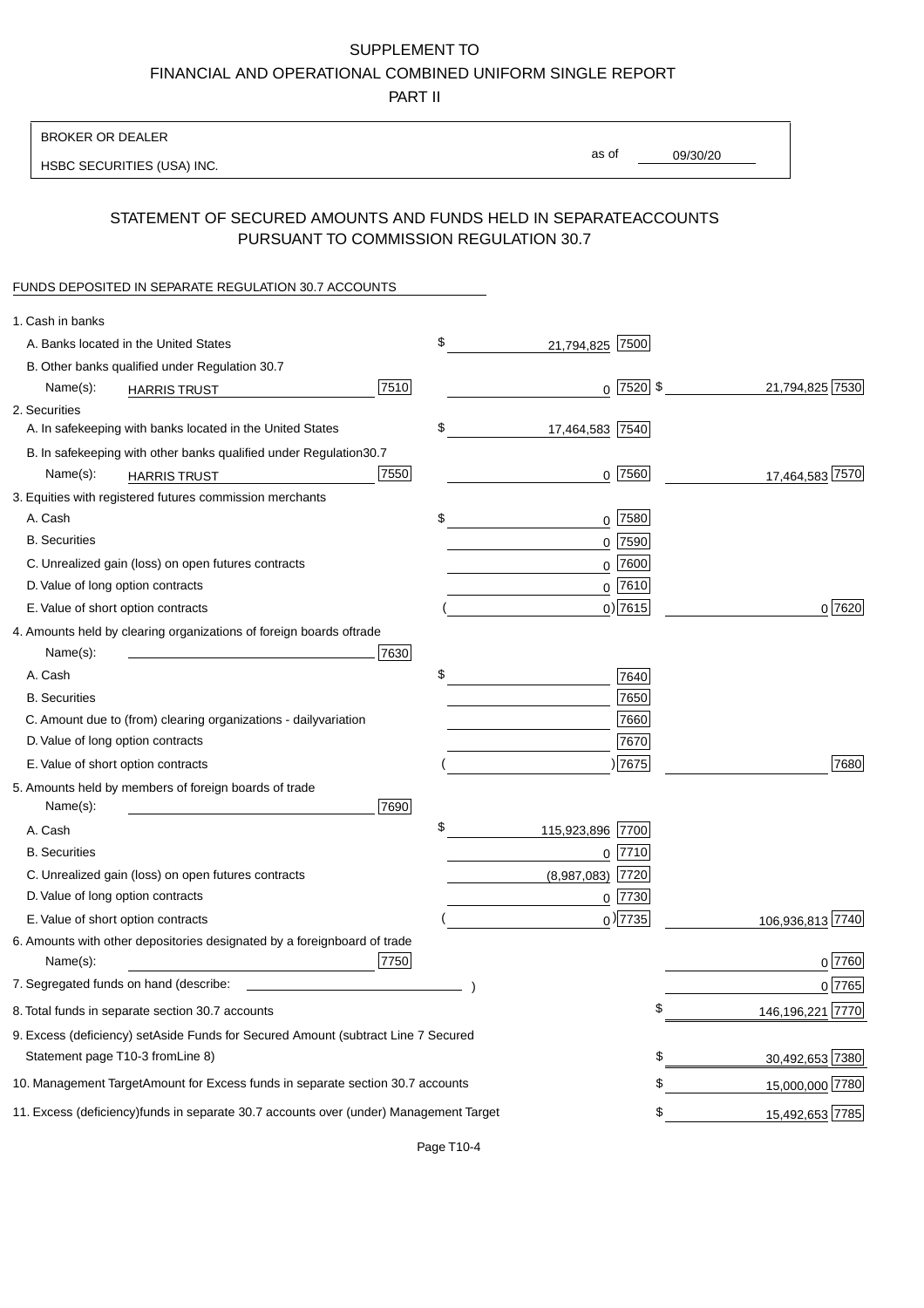PART II

HSBC SECURITIES (USA) INC. The contract of the contract of the contract of the contract of the contract of the contract of the contract of the contract of the contract of the contract of the contract of the contract of the BROKER OR DEALER

as of

### STATEMENT OF CLEARED SWAPS CUSTOMER SEGREGATION REQUIREMENTS AND FUNDS IN CLEARED SWAPS CUSTOMER ACCOUNTS UNDER 4D(F) OF THE CEA

| <b>Cleared Swaps Customer Requirements</b>                                                                  |    |                      |
|-------------------------------------------------------------------------------------------------------------|----|----------------------|
| 1. Net ledger balance                                                                                       |    |                      |
| A. Cash                                                                                                     | \$ | 752,301,818 8500     |
| B. Securities (at market)                                                                                   |    | 879,893,470 8510     |
| 2. Net unrealized profit (loss) in open cleared swaps                                                       |    | $(183,801,314)$ 8520 |
| 3. Cleared swaps options                                                                                    |    |                      |
| A. Market value of open cleared swaps option contracts purchased                                            |    | 0   8530             |
| B. Market value of open cleared swaps option contracts granted (sold)                                       |    | $0)$ 8540            |
| 4. Net equity (deficit) (add lines 1, 2, and 3)                                                             | \$ | 1,448,393,974 8550   |
| 5. Accounts liquidating to a deficit and accounts with                                                      |    |                      |
| 15,096,782 8560<br>debit balances - gross<br>\$<br>amount                                                   |    |                      |
| 15,094,108) 8570<br>Less: amount offset by customer owned securities                                        |    | 2,674 8580           |
| 6. Amount required to be segregated for cleared swaps customers (add lines 4 and 5)                         | S  | 1,448,396,648 8590   |
| Funds in Cleared Swaps Customer Segregated Accounts                                                         |    |                      |
| 7. Deposited in cleared swaps customer segregated accounts at banks                                         |    |                      |
| A. Cash                                                                                                     | \$ | 8600<br>89,763,977   |
| B. Securities representing investments of cleared swaps customers' funds (at market)                        |    | $0^{8610}$           |
| C. Securities held for particular cleared swaps customers in lieu of cash (at market)                       |    | 8620<br>40,185,377   |
| 8. Margins on deposit with derivatives clearing organizations in cleared swaps customer segregated accounts |    |                      |
| A. Cash                                                                                                     |    | 377,438,567 8630     |
| representing investments of cleared swaps customers' funds (at market)<br><b>B.</b> Securities              |    | 149,897,445 8640     |
| C. Securities held for particular cleared swaps customers in lieu of cash (at market)                       |    | 839,708,093 8650     |
| 9. Net settlement from (to) derivatives clearing organizations                                              |    | 26,383,274 8660      |
| 10. Cleared swaps options                                                                                   |    |                      |
| A. Value of open cleared swaps long option contracts                                                        |    | $0^{8670}$           |
| B. Value of open cleared swaps short option contracts                                                       |    | $0$ ) 8680           |
| 11. Net equities with other FCMs                                                                            |    |                      |
| A. Net liquidating equity                                                                                   |    | $0^{8690}$           |
| B. Securities representing investments of cleared swaps customers' funds (at market)                        |    | $0^{8700}$           |
| C. Securities held for particular cleared swaps customers in lieu of cash (at market)                       |    | 0 8710               |
| 12. Cleared swaps customer funds on hand (describe:                                                         |    | $0 \;  8715 $        |
| 13. Total amount in cleared swaps customer segregation (add lines 7 through 12)                             | S  | 1,523,376,733 8720   |
| 14. Excess (deficiency) funds in cleared swaps customer segregation (subtract line 6 from line 13)          |    | 74,980,085 8730      |
| 15. Management Target Amount for Excess funds in cleared swaps segregated accounts                          | \$ | 64,000,000 8760      |
| 16. Excess<br>(deficiency) funds in cleared swaps customer segregated accounts over                         |    |                      |
| <b>Management Target Excess</b><br>(under)                                                                  | \$ | 10,980,085 8770      |